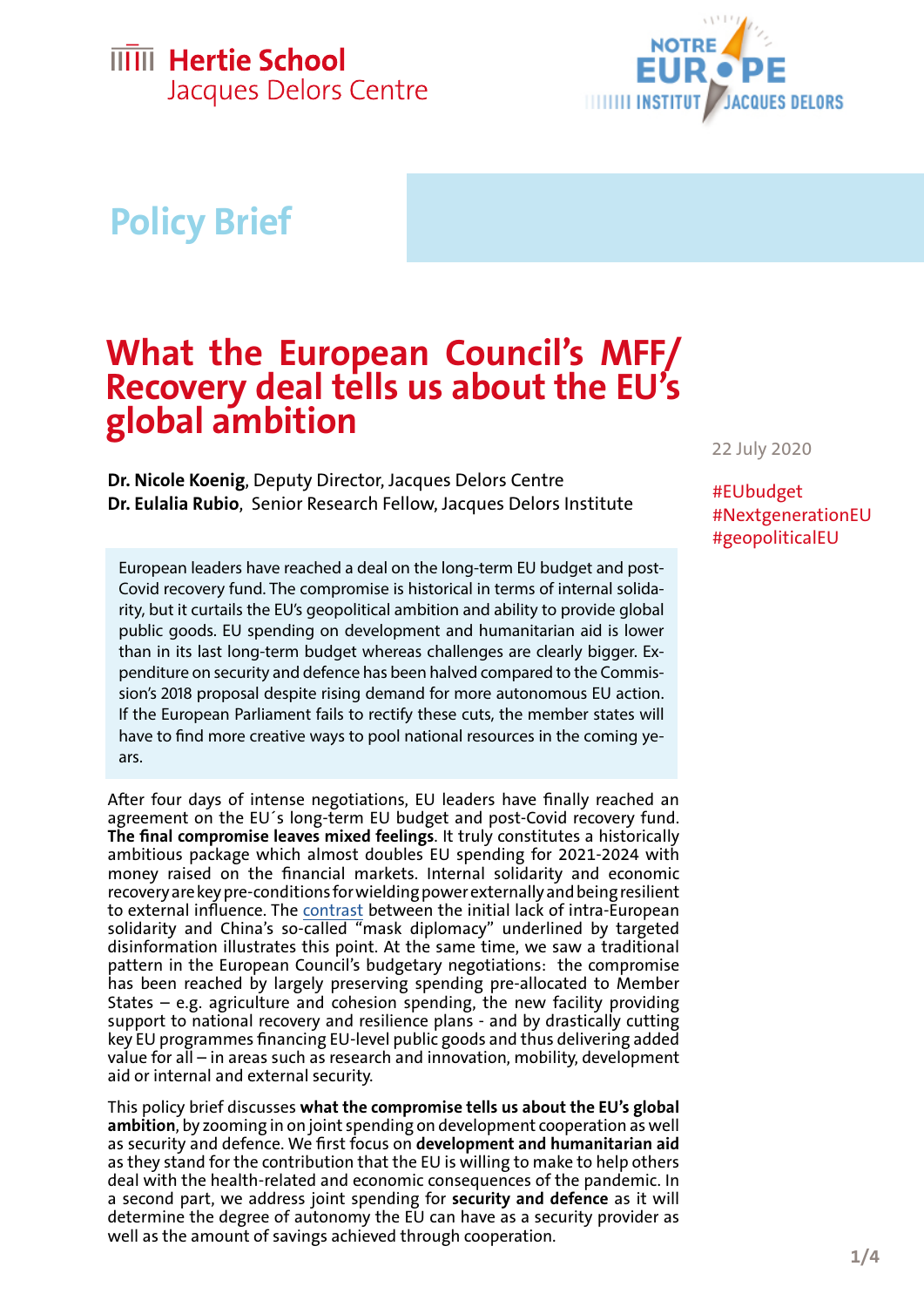## **IIIII** Hertie School Jacques Delors Centre



#### **Development: cutting the budget despite rising challenges**

Since its outbreak in China, the pandemic's epicentre has gradually shifted from Europe and the US to the Global South. Many of the now most affected countries already have poor public health systems while governments lack the fiscal space to address the pandemic's economic repercussions. In March, the UN [warned](https://unctad.org/en/PublicationsLibrary/gds_tdr2019_covid2_en.pdf) that **developing countries would need a \$2.5 trillion support package in 2020** to face the pandemic's economic repercussions. In June, the World Bank [estimated](https://www.worldbank.org/en/topic/poverty/brief/projected-poverty-impacts-of-COVID-19) that the pandemic could push up to 100 million people into extreme poverty in 2020 with Sub-Saharan Africa and India being most affected. This is the first rise in extreme poverty since 1998.

As a major economic player and the world's largest collective donor of development aid, the EU has both a **moral imperative and a strategic interest to help other countries** tackle the crisis. This implies addressing short-term emergency needs but also longer-term structural impacts that the Covid crisis may have on societies and economies, thus reducing the risk of destabilisation.

The Commission **was quick to respond to emergency needs**. Since April, [€15.6bn](https://ec.europa.eu/info/sites/info/files/joint_communication_global_eu_covid-19_response_en.pdf) have been repurposed from the current EU budget to help third countries fight the pandemic, putting a strong focus on Africa and the neighbourhood. Funds have been used to provide a rapid response to the health crisis and resulting humanitarian needs; strengthen partners' health, water and sanitation capacities; and address the immediate social and economic consequences. This has been done by adopting a "Team Europe" approach, which has allowed to combine EU budget funds with those of other EU level institutions – particularly the European Investment Bank (EIB) and the European Bank for Reconstruction and Development (EBRD) – and coordinate them with efforts from the Member States and their financial institutions.

In the coming years, the EU will have to continue dealing with the **longer-term impact of the pandemic** on developing and emerging countries. Particular attention will be required to prevent a severe economic fallout in third countries with high debt levels or strong dependencies on tourism and remittances. At the same time, according to some [experts](https://ecdpm.org/wp-content/uploads/Towards-EU-Global-COVID-19-Response-2.0-Boosting-Smarter-Finance-ECDPM-Discussion-Paper-273-June-2020.pdf) the re-purposing of funds to tackle the Covid-19 emergency needs has led other proposed investment programmes to be postponed the next EU's long-term budget for 2021-2027.

Against this backdrop, how do we assess the agreement reached by the European Council? In May 2020, the Commission had proposed to reinforce the Neighbourhood, Development and International Cooperation Instrument (NDICI) and the Humanitarian Instrument with a €15.5bn  $^{\rm 1}$ top-up from the temporary post-Covid recovery instrument. This would have represented a 13%



#### EU spending in development cooperation and humanitarian aid 2021-2027 (in €bn, 2018 real prices)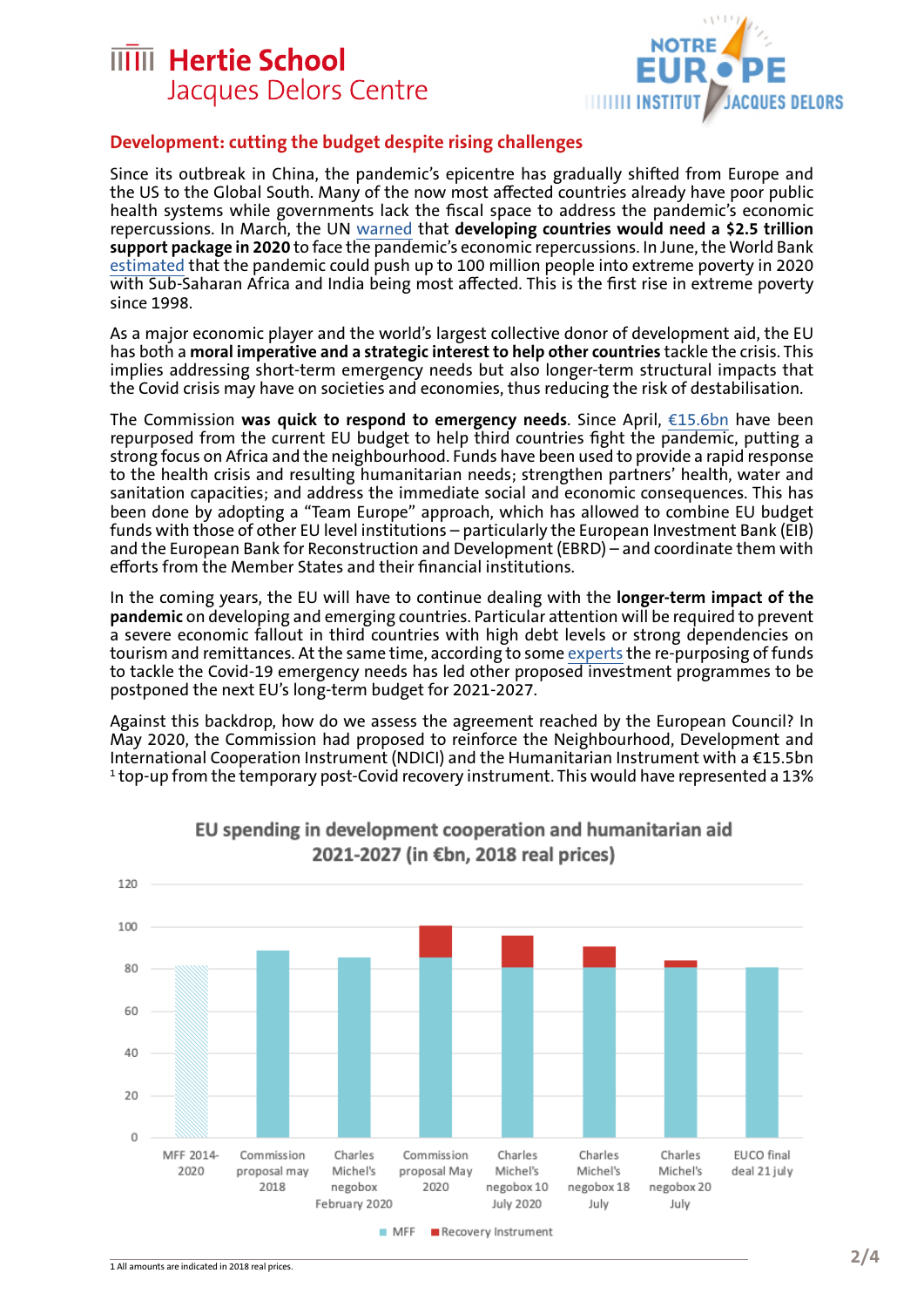



increase compared to the Commission´s pre-Covid MFF proposal of May 2018 and a 24% increase compared to the amounts for development cooperation and humanitarian aid in the EU's current 2014-2020 long-term budget.

However, both the NDICI and Humanitarian Instrument's envelopes have been revised downwards in the successive "negotiation boxes" presented by European Council President Charles Michel just before (14 July) and during the summit (18 and 20 July). On the insistence of the "frugal countries" to further scale down the overall size of the package, the final compromise has eliminated the topup for NDICI in the Recovery Fund. The EU's funds for development cooperation and humanitarian aid are now lower than in the pre-crisis Commission MFF proposal (-9%). **They are even slightly lower than the current 2014-2020 EU budget, while the challenges are clearly bigger**. All in all, this outcome reveals a lack of foresight. The number of Covid-19 cases is rising worldwide and the EU will not successfully recover from the crisis as long as the pandemic continues to rage on elsewhere.

#### **Security and defence: clear losers of the MFF negotiations**

While the EU focus is on the health and economic crises, **none of the existing security threats and challenges have disappeared**. To the contrary, the pandemic and its economic fallout will likely amplify them by distracting authorities, disrupting ongoing peace operations and negotiations, exacerbating humanitarian crises, and increasing inequalities. Despite the call for a global ceasefire by UN Secretary-General António Guterres in March, [evidence](https://www.iss.europa.eu/content/bad-worse-impacts-covid-19-conflict-dynamics) suggests that the number of violent incidents in fragile or conflict-ridden countries has rather increased. This includes, for instance, enhanced activities by the so-called Islamic State in Syria and Iraq, which, as a German Green politician once said, you cannot fight by sending yoga mats.

At the same time, **Europe cannot necessarily count on the US to step in.** The Trump administration has been shifting its attention away from the European continent and its neighbourhood. The decision to withdraw 9,500 troops stationed in Germany without prior consultation with NATO partners is a harbinger of things to come should there be a second Trump administration. Regardless of the electoral outcome, any US administration grappling with the economic consequences of the pandemic will ask for bigger European contributions to transatlantic burden-sharing. There is thus a strong case for greater European strategic autonomy and for more synergies through deeper cooperation.



#### EU defence spending 2021-2027 (in €bn, 2018 real prices)